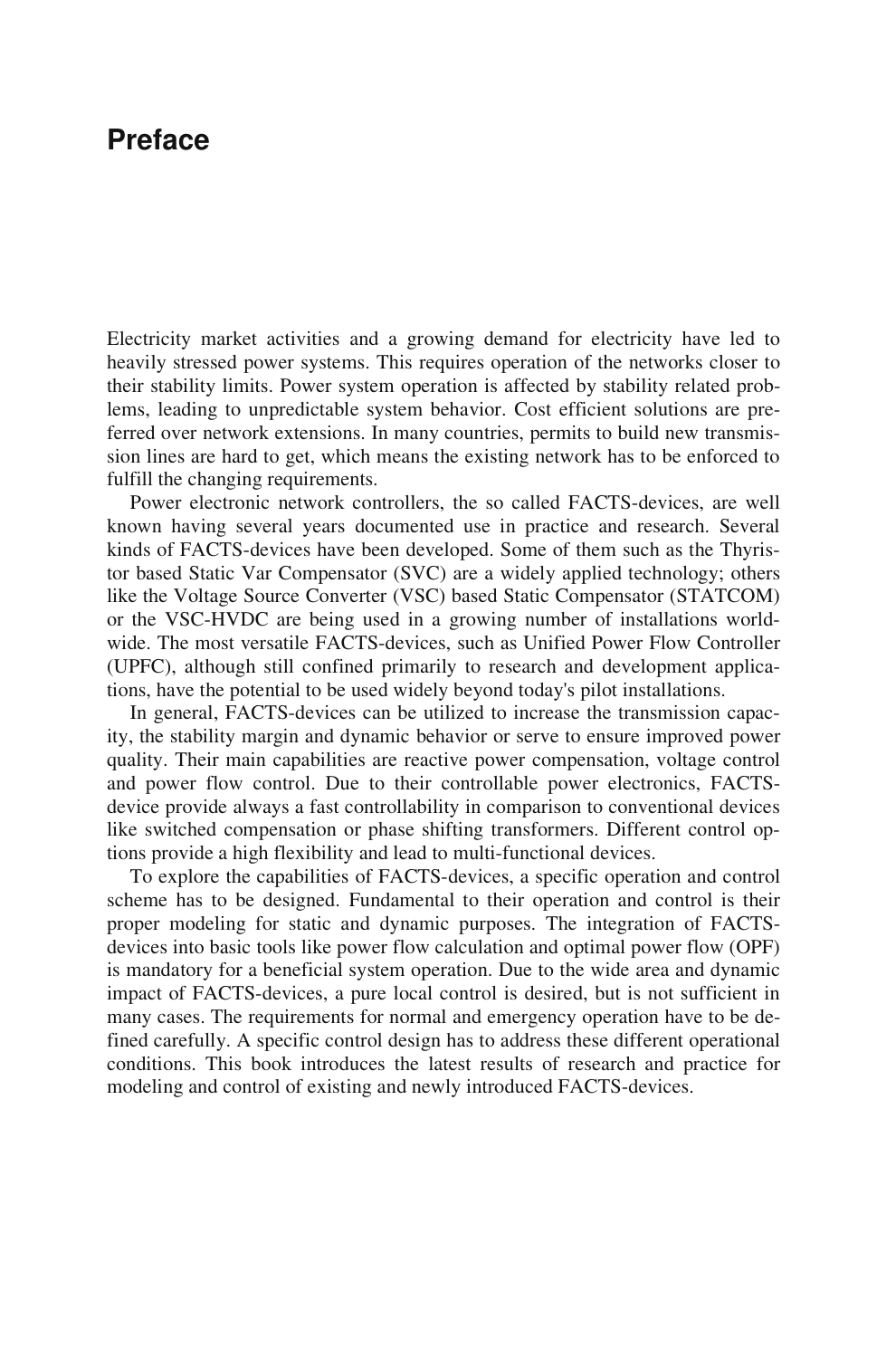## *Motivation*

This book is motivated by the recent developments of FACTS-devices. Numerous types of FACTS-devices have been successfully applied in practical operation. Some are still in the pilot stage and many are proposed in research and development. From practical experience it has been seen that the investment into FACTSdevices, in most of the cases, only pays off by considering their multi-functional capabilities, particularly in normal and emergency situations. This requires a three-phase modeling and a control design addressing both normal and emergency conditions which, in most of the cases, uses wide area information. The recent results and requirements for both modeling and control have motivated this book.

## *Focus and Target*

The focus and target of this book is to emphasize advanced modeling, analysis and control techniques of FACTS. These topics reflect the recent research and development of FACTS-devices, and foresee the future applications of FACTS in power systems. The book comprehensively covers a range of power system control problems like steady state voltage and power flow control, voltage and reactive power control, voltage stability control and small signal stability control using FACTS-devices.

Beside the more mature FACTS-devices for shunt compensation, like SVC and STATCOM, and series compensation, like TCSC and SSSC, the modeling of the latest FACTS-devices for power flow control, compensation and power quality (IPFC, GUPFC, VSC HVDC and Multi-VSC-HVDC, etc.) is considered for power system analysis. The selection is evaluated by their actual and future practical relevance. The multi-control functional models of FACTS-devices and the ability for handling various internal and external operating constraints of FACTS are introduced. In addition, models are proposed to deal with small or zero impedances in the voltage source converter (VSC) based FACTS-devices. The FACTSdevice models are implemented in power flow and optimal power flow (OPF) calculations. The power flow and OPF algorithms cover both single-phase models and especially three-phase models. Furthermore the unbalanced continuation power flow with FACTS is presented.

The control of FACTS-devices has to follow their multi-functional capabilities in normal and emergency situations. The investment into FACTS is normally justified by the increase of stability and primarily by the increase of transmission capability. Applications of FACTS in power system operation and control, such as transfer capability enhancement and congestion management, are used to show the practical benefits of FACTS devices.

A comprehensive FACTS-control approach is introduced based on the requirements and specifications derived from practical experience. The control structure is characterised by an autonomous system structure allowing, as far as possible, control decisions to be taken locally, but also incorporating system wide information where this is required. Wide Area Measurement System (WAMS) based control methodologies, which have been developed recently, are introduced for the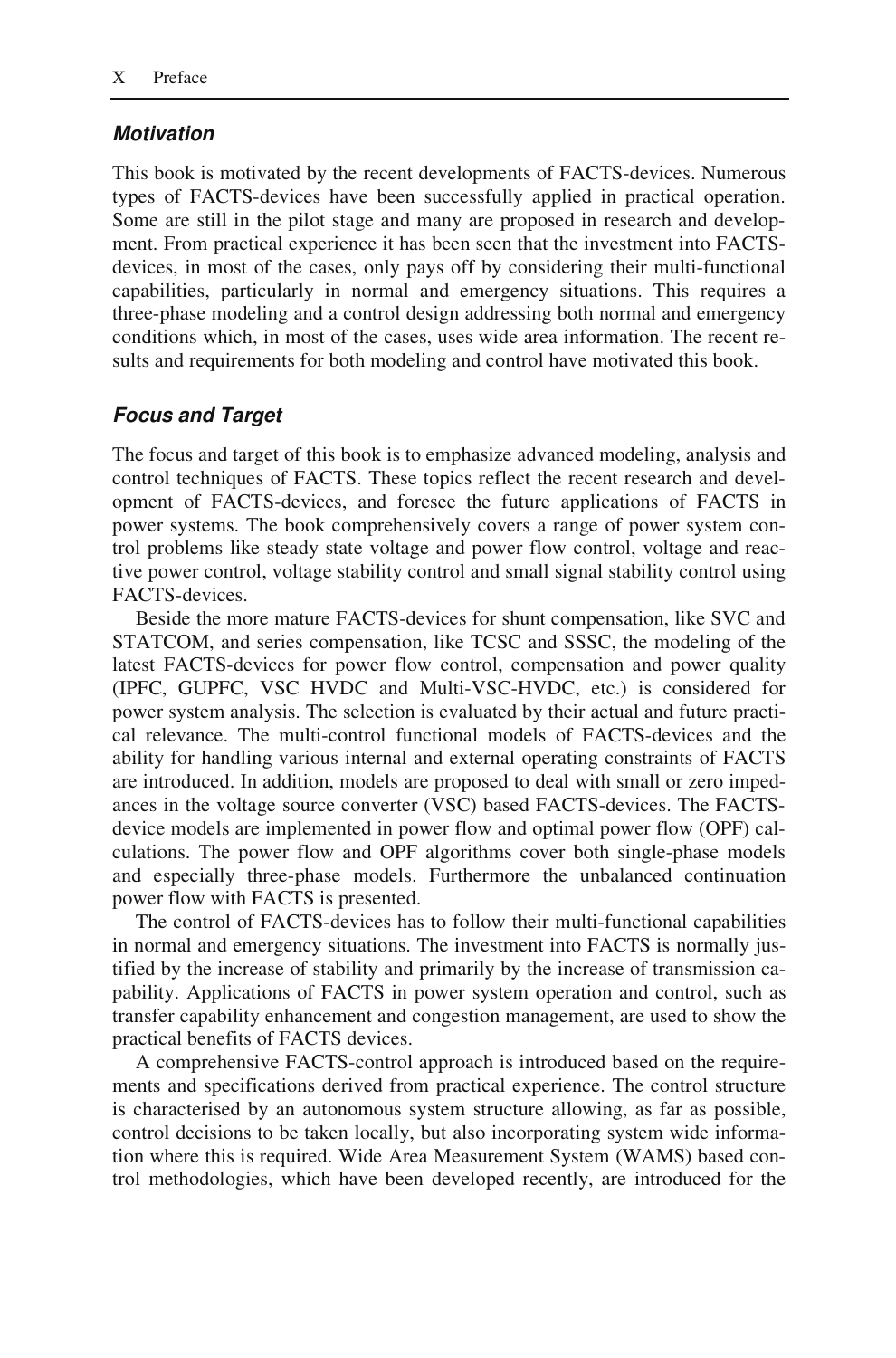first time in a book. In particular, the real-time control technologies based on Wide Area Measurement are presented. The current applications and future developments of the Wide Area Measurement based control methodologies are also discussed. As a particular control topic, utilizing the control speed of FACTSdevices, a special scheme for small-signal stability and damping of inter-area oscillations is introduced. Advanced control design techniques for power systems with FACTS including eigenvalue analysis, damping control design by the stateof-the art Linear Matrix Inequalities (LMI) approach and multiple damping controller coordination is presented. In addition, the time-delay of wide area communications, which is required for a system wide damping control, is considered.

These aspects make the book unique in its area and differentiate from other books on the similar topic. The work presented is derived both from scientific research and industrial development, in which the authors have been heavily involved. The book is well timed, addressing current challenges and concerns faced by the power engineering professionals both in industries and academia. It covers a broad practical range of power system operation, planning and control problems.

### *Structure*

The first chapter of the book gives an introduction into nowadays FACTS-devices. Power semiconductors and converter structures are introduced. The basic designs of major FACTS-devices are presented and discussed from a practical point of view. The further chapters are logically separated into a modeling and a control part. The modeling part introduces the modeling of single and multi-converter FACTS-devices for power flow calculations (Chapter 2 and 3) and optimal power flow calculations (Chapter 4). The extension to three phase models is given in chapter 5. This is fundamental for proper system integration for steady state balanced and unbalanced voltage stability control or the increase of available transmission capacity.

Chapter 6 and 7 present the steady state voltage stability analysis for balanced and unbalanced systems. The increase of transmission capacity and loss reduction with power flow controlling FACTS-devices is introduced in chapter 8 along with the financial benefits of FACTS. From these results it can be seen, that the benefits of FACTS can be increased by utilizing the fast controllability of FACTS together with a certain wide area control scheme.

The control part of the book starts with chapter 9 introducing a non-intrusive system control scheme for normal and emergency situations. The chapter takes the view, that a FACTS-device should never weaken the system stability. Based on this condition, the requirements and basic control scheme for FACTS-devices are derived. Chapter 10 introduces an autonomous control system approach for FACTS-control, balancing the use of local and global system information and considering normal and emergency situations. Due to the influence of FACTSdevices on wide system areas, especially for power flow and damping control, an exchange of information with the FACTS controllers is required. A wide area control scheme for power flow control is introduced in chapter 11.. Only with wide area system information can the benefits of power flow control be achieved.